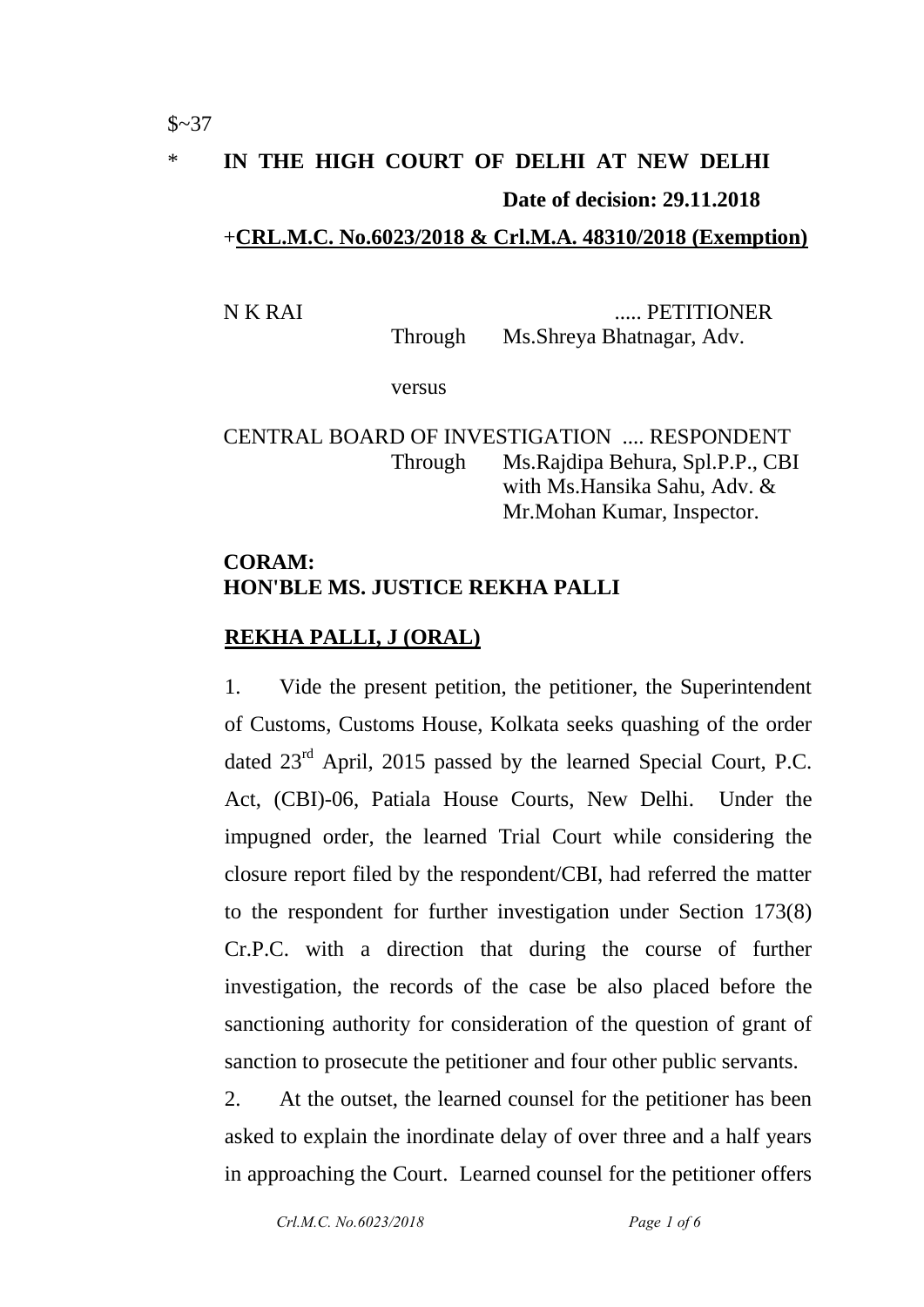no explanation for the same except for stating that the petitioner decided to file the present petition after becoming aware of the decision of this Court in Crl.M.C. No.2193 of 2015 entitled *M.S. Pradhan Vs. CBI* wherein this Court had set aside the very same impugned order viz-a-viz the petitioners therein who are the persons from whom the petitioner is alleged to have taken bribe for being forwarded to his superior officer. Consequently, this Court had set aside the cognizance taken against those petitioners by the learned Trial Court.

3. In my considered opinion, the aforesaid explanation for the inordinate delay in approaching this Court is wholly unsatisfactory but since I have still proceeded to hear the learned counsel for the petitioner on merits, I deem it appropriate to deal with those submissions as well.

4. The learned counsel for the petitioner has besides heavily relying on the decision in the case of *M.S. Pradhan (supra)*, primarily urged two other grounds. The first being that as per the allegations levelled against the petitioner, he was only a middle man and, therefore, once cognizance taken against Shri Rajesh Sarda, the bribe offerer and Sh.M.S. Badhan, Member, Central Board of Excise & Customs has been set aside, there is no reason as to why the petitioner should be made to face a prolonged trial. She also draws my attention to the closure report wherein one of the reasons stated for filing the closure report was that as per the CBI, the evidence of telephonic conversation which is the basis of the allegations against the petitioner was at best corroborative in nature and, therefore, contends that there was no reason as to why the closure report filed by the CBI should not be accepted qua the petitioner also.

 *Crl.M.C. No.6023/2018 Page 2 of 6*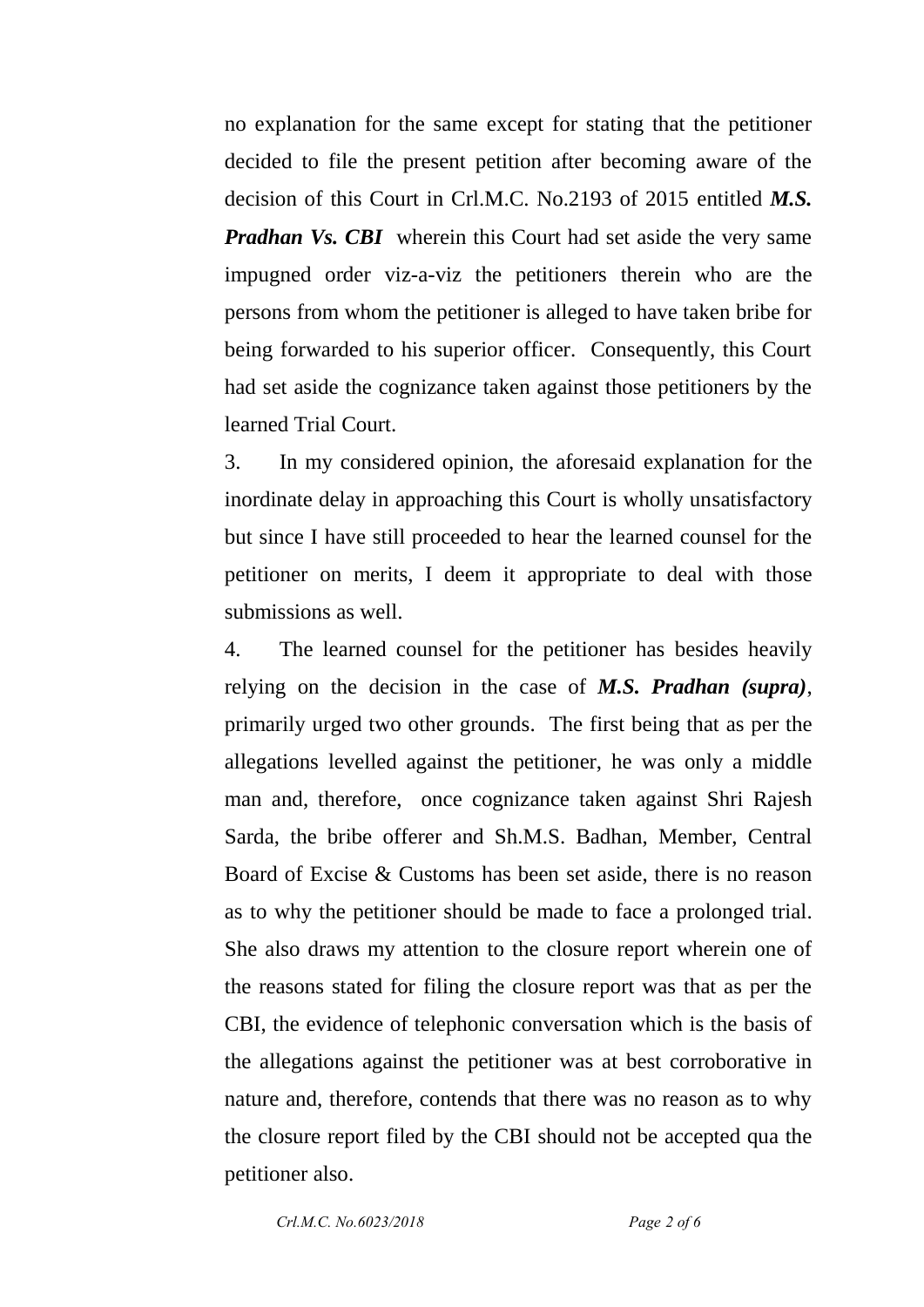5. The second contention of the learned counsel for the petitioner is that the proceedings are liable to be quashed on the ground of delay itself as even after the passing of the impugned order on  $23<sup>rd</sup>$  April, 2015, whereby further investigation was directed against the petitioner, no action has been taken against him for the last three and a half years, clearly showing that there is no evidence against him.

6. On the other hand, Ms.Rajeepa Behura, learned Special Public Prosecutor for the respondent/CBI, while opposing the petition vehemently on the ground of delay itself, contends that even the other two submissions of the petitioner deserve to be rejected outrightly. She submits that the petitioner has deliberately withheld vital information from this Court to the effect that after the passing of the impugned order, the competent authority has already accorded sanction to prosecute the petitioner on  $7<sup>th</sup>$ September, 2016 which sanction stands already filed before the learned Trial Court on  $12<sup>th</sup>$  September, 2017 and, therefore, contends that in these circumstances, any challenge to the impugned order is not warranted at this stage.

7. Ms.Behura further submits that even otherwise, vide the impugned order, the learned Court while examining the closure report, had given specific directions to the CBI to make further investigation qua the petitioner and four other public servants in accordance with Section 173(8) Cr.P.C. which investigation has been duly carried out but since the competent authority has granted sanction only qua the petitioner and not qua the remaining four public servants, the learned Trial Court has already issued notice to the competent authority to explain the matter of non-grant of sanction in respect of the other four public servants. She, thus,

 *Crl.M.C. No.6023/2018 Page 3 of 6*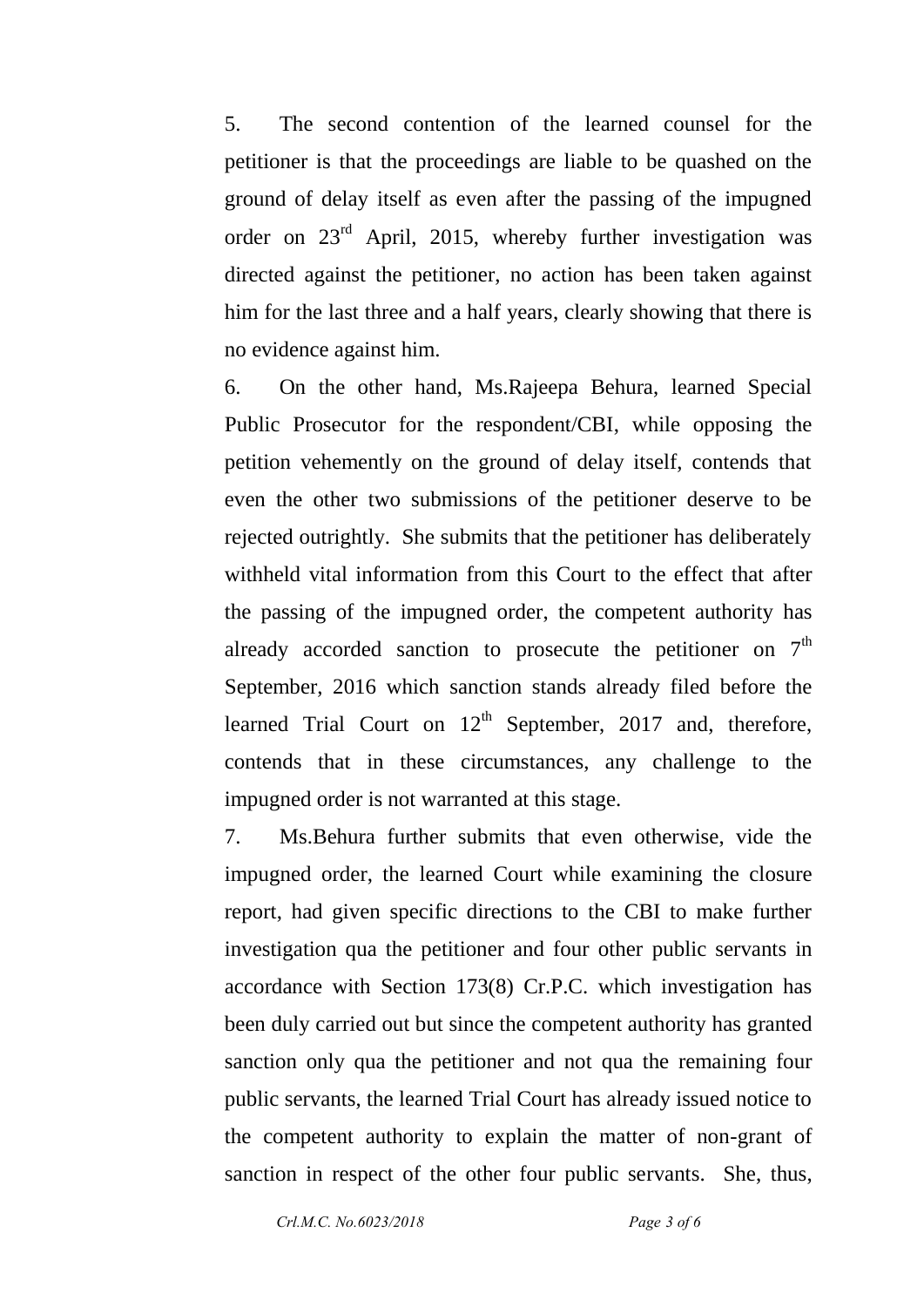contends that the respondents are awaiting final orders on the aforesaid aspect before filing a supplementary charge-sheet against the petitioner and it cannot, therefore, be alleged that there is any inaction on their part as is sought to be contended by learned counsel for the petitioner.

8. Ms.Behura further submits that the reliance on the decision of the Court in the case of *M.S. Pradhan (supra)* is wholly misplaced as in the said decision, this Court had after considering the fact that as per the CBI itself, no case was made out against the petitioners therein, set aside the cognizance qua those petitioners which had been directed by the learned Trial Court without there being any evidence against them, whereas in the case of the present petitioner, further investigation has been specifically ordered qua the petitioner and four other public servants.

9. I have carefully considered the submissions of learned counsel for the parties and with their assistance perused the record. Since the petitioner has heavily relied on the decision of this Court in the case of *M.S. Pradhan (supra)*, the same, in the light of the stand of the respondent in the closure report and the directions in the impugned order qua the petitioner. What emerges from the record is that in so far as the petitioner and the other four public servants are concerned, even though the CBI had filed a closure report qua them, the learned Trial Court after examining the entire material on record, had come to a categoric conclusion that the case warranted further investigation qua them.

10. In view of the settled legal position that the closure report is not binding on the learned Trial Court, and the court is in fact expected to apply its independent mind to the material on the record, merely because the CBI had made certain observations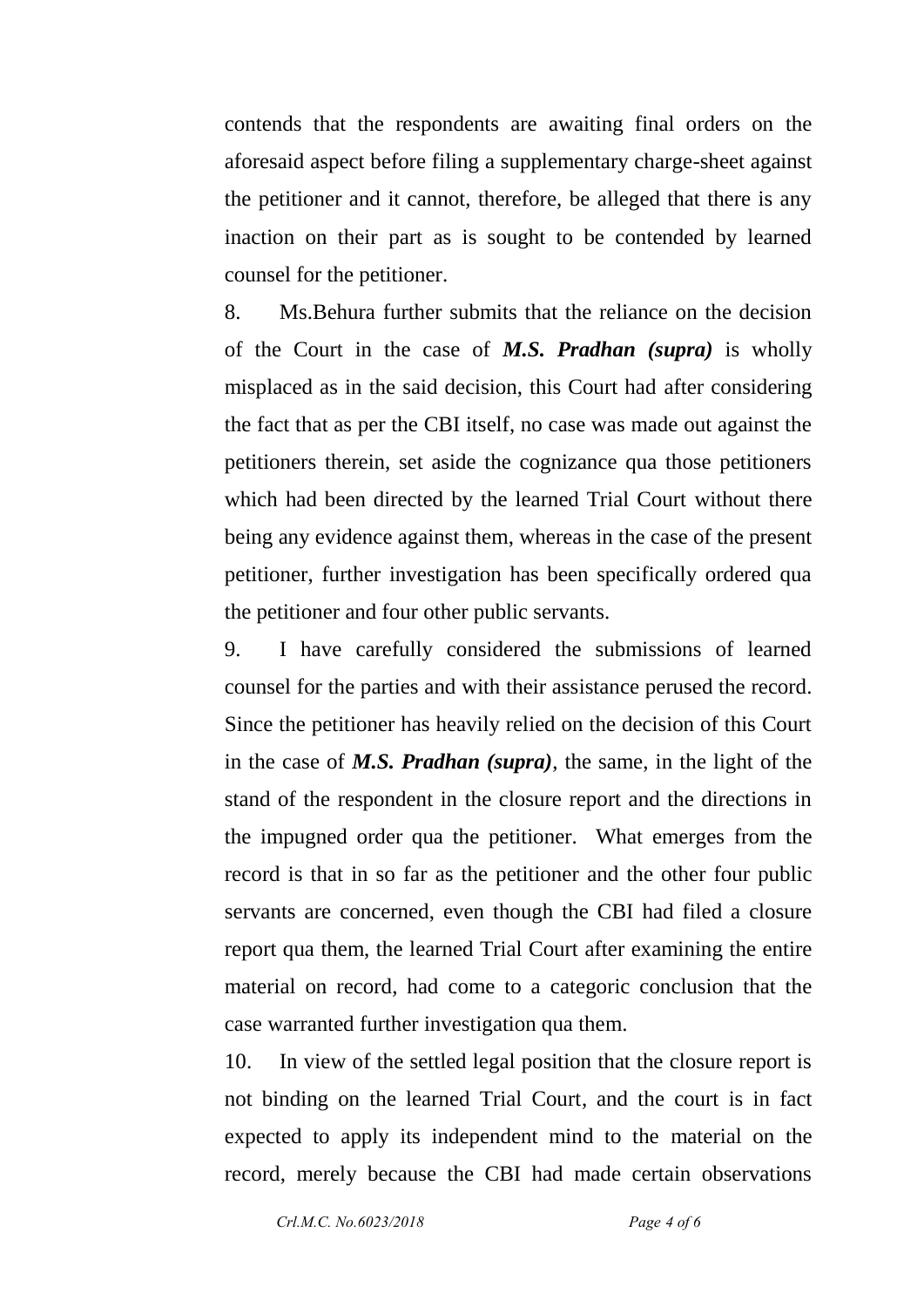which partially support the petitioner, cannot be a ground to tinker with the directions for further investigation given by the learned Trial Court. A perusal of the decision in the case of *M.S. Pradhan (supra)* clearly shows that the said decision is premised on the fact that once the CBI had filed a closure report, the Court could not, without ordering any further investigation straightway take cognizance against those persons qua whom the CBI had itself categorically stated that there was no evidence. However, the case of the petitioner admittedly does not fall in the said category as further investigation has specifically been directed against him under Section 178(3) Cr.P.C. and, therefore, I fail to understand as to how the said decision is applicable to the case of the petitioner. 10. In the light of the admitted position that vide the impugned order, the learned Trial Court has directed further investigation against the petitioner and four others, merely because cognizance against the bribe offeror has been set aside, cannot be a ground to tinker with the direction executed by the learned Trial Court. The learned Trial Court had after considering the material placed before it, come to a conclusion that the role of the petitioner was different from that of Shri Rajesh Sarda as also Sh.M.S. Pradhan and, therefore, at this premature stage when further investigation has already been carried out by the CBI, it cannot be stated that the proceedings against the petitioner should be quashed.

11. The second submission of learned counsel for the petitioner is equally meritless. In the light of the explanation given by Ms.Behura, learned Spl. P.P. that not only has the sanction from the competent authority for prosecution of the petitioner already been received but even further investigation in terms of the impugned order has already been carried out and the